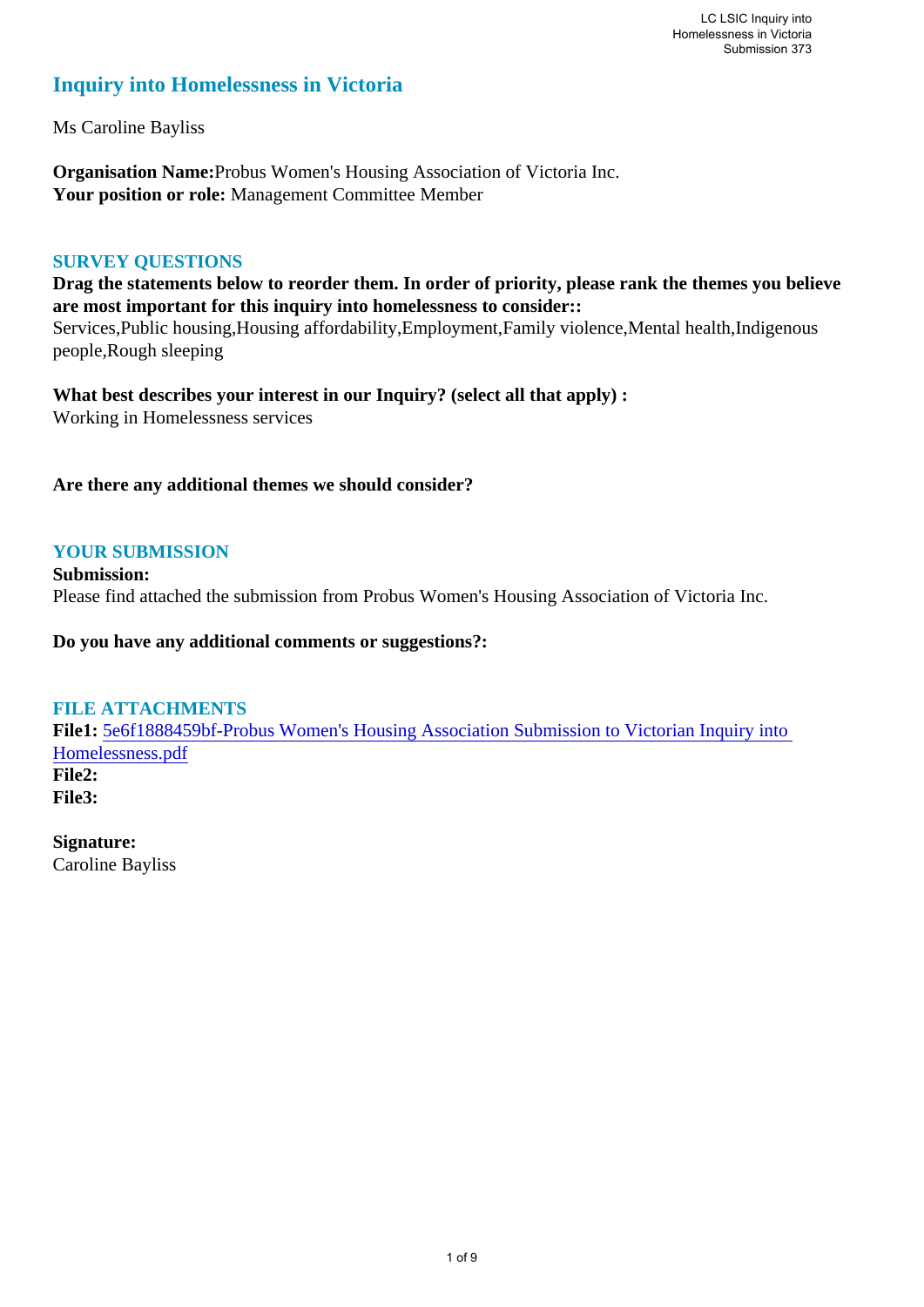# **Probus Women's Housing Association of Victoria Incorporated Registration No A0016734P ABN 93 674 890 137**

# **Submission to Parliament of Victoria Inquiry into Homelessness in Victoria 16 March 2020**

Probus Women's Housing Association of Victoria Incorporated (Probus Women's Housing) welcomes the opportunity to make a submission to the Legal and Social Issues Committee (the Committee) of the Victorian Parliament in respect of the *Inquiry into Homelessness in Victoria.* 

The submission is made by the Management Committee of Probus Women's Housing. We specifically wish to address Item Number 3 of the Terms of Reference for the Inquiry, namely:

*Identify policies and practices from all areas of government that have a bearing on delivering services to the homeless.* 

Our submission is in response to growing concerns about the rapidly increasing numbers of women over 60 years of age who are currently homeless or at risk of homelessness<sup>1</sup>.

Probus Women's Housing was borne in the 1960s out of the hard work and determination of visionary women who saw a critical need for housing for older women and advocated and worked tirelessly to create a practical, lasting response to this concern.

57 years later, the need to provide high quality, long term and low cost housing for older women still exists - and has increased dramatically in the past decade. The statistics are well known and caused due to a range of factors from domestic violence, a shortage of affordable housing, unemployment, mental illness, family breakdown and drug and alcohol abuse:

*Increasing numbers of older women in Australia are experiencing, or are at risk of homelessness, with a rise of over 30% in just 5 years. Experts recognise that due to the 'hidden' nature of older women's homelessness, these figures may not represent the full extent of the issue today<sup>2</sup> .*

We recognise the need for a broad range of housing options to meet the needs of at risk, vulnerable older women, which in our view requires a concerted and cooperative response

**.** 

<sup>&</sup>lt;sup>1</sup> Older Women's Risk of Homelessness : Background Paper – Exploring a growing problem, Australian Human Rights Commission , April 2019, page 6

 $2$  ibid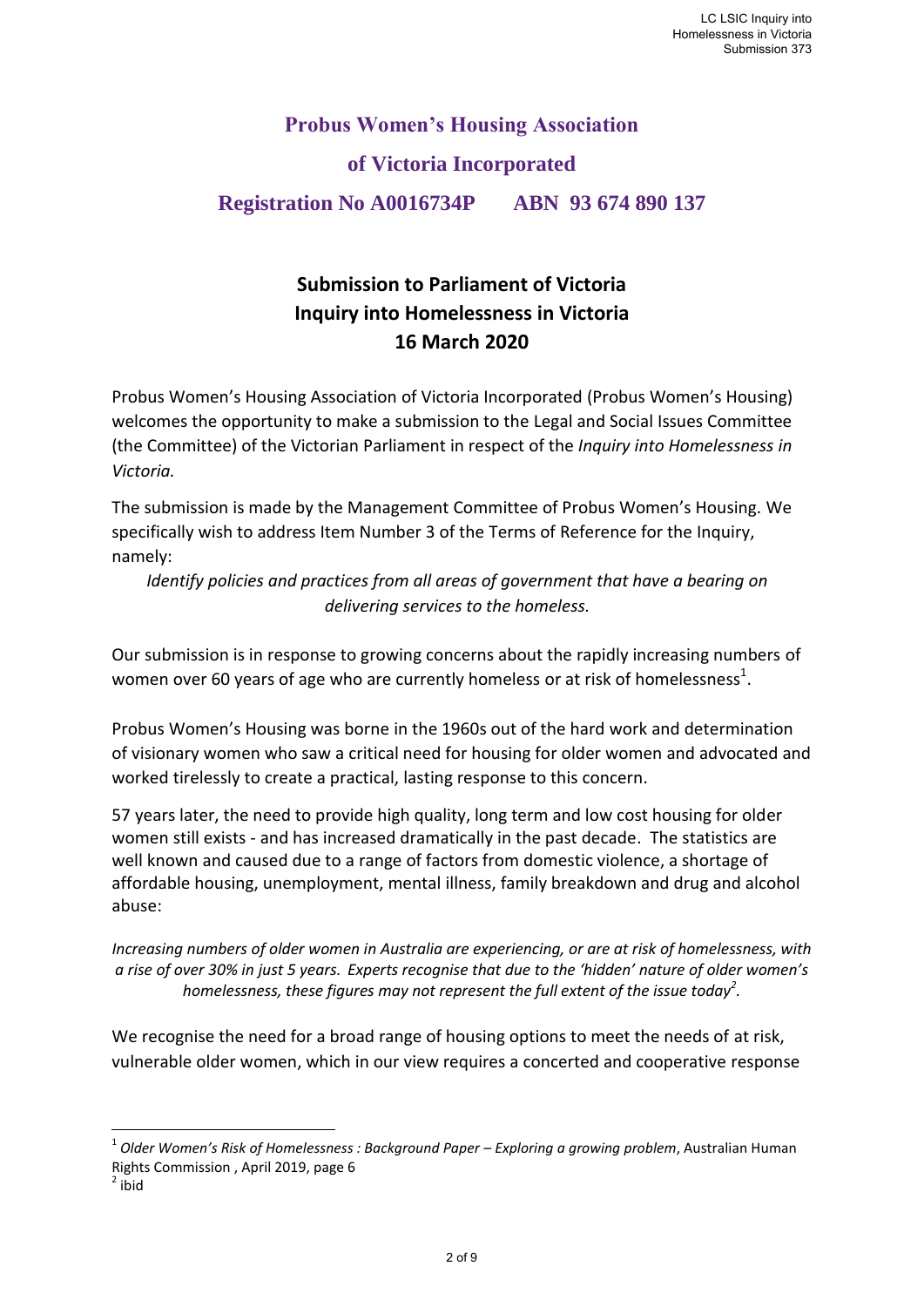from governments at all levels, corporations and businesses large and small, as well as notfor-profit and community organisations.

Probus Women's Housing makes this submission based on over five decades of providing long term, high quality, low cost housing for older women who may otherwise find themselves homeless or prematurely and unnecessarily admitted into public aged care. We believe that the Probus Women's Housing demonstrably sustainable model is worth examination by the Committee, with a view to potential future replication – subject to appropriate adaptations to meet current legislative requirements and societal needs.

#### **Overview of Probus Women's Housing**

Probus Women's Housing Association Inc, (Probus Women's Housing) is a non- profit organisation formed in 1963 to provide housing for retired women in need of safe, secure, comfortable and affordable accommodation. It is an Incorporated Association under the *Associations Incorporation Reform Act 2012 (Vic)-* registration number A0016734P.The Association is a registered charity operated under the auspices of the Australian Charities and Not–For-Profits Commission (ACNC) and has Charity Tax Concession Status (Income Tax Exempt, GST Concession, and FBT Rebate).

The Principal Purpose for which the Association was established is the public charitable purpose of the relief of needs of elderly women.

Specifically, Probus Women's Housing provides housing for women over 60 years of age, who are not in paid work, are able to live independently and do not own their own property. It is governed by the Management Committee pursuant to Rules registered under the Act, in addition to the *Retirement Villages Act 1986 (Vic).*

The organisation built, owns and manages two blocks of Probus Court flats, both located in residential streets in Glen Iris and housing 28 residents in total – at 36 Edgar Street and 11 Maverston Street.

Both blocks of Probus Court flats, which provide comfortable and affordable accommodation, are in spacious garden settings in quiet residential streets close to shops and public transport. Residents have exclusive use of their flat, sharing laundry and communal areas, including some car parking.

The flats are comfortable and affordable and allow residents to maintain an independent lifestyle while living with safety amongst a close, supportive community. Residents enjoy security of tenure as they live in their allocated flat until they pass away or are no longer able to live independently and move into aged care, or with family members.

The Edgar Street property has 16 self-contained flats, consisting of a bedroom, bathroom, living room and kitchen.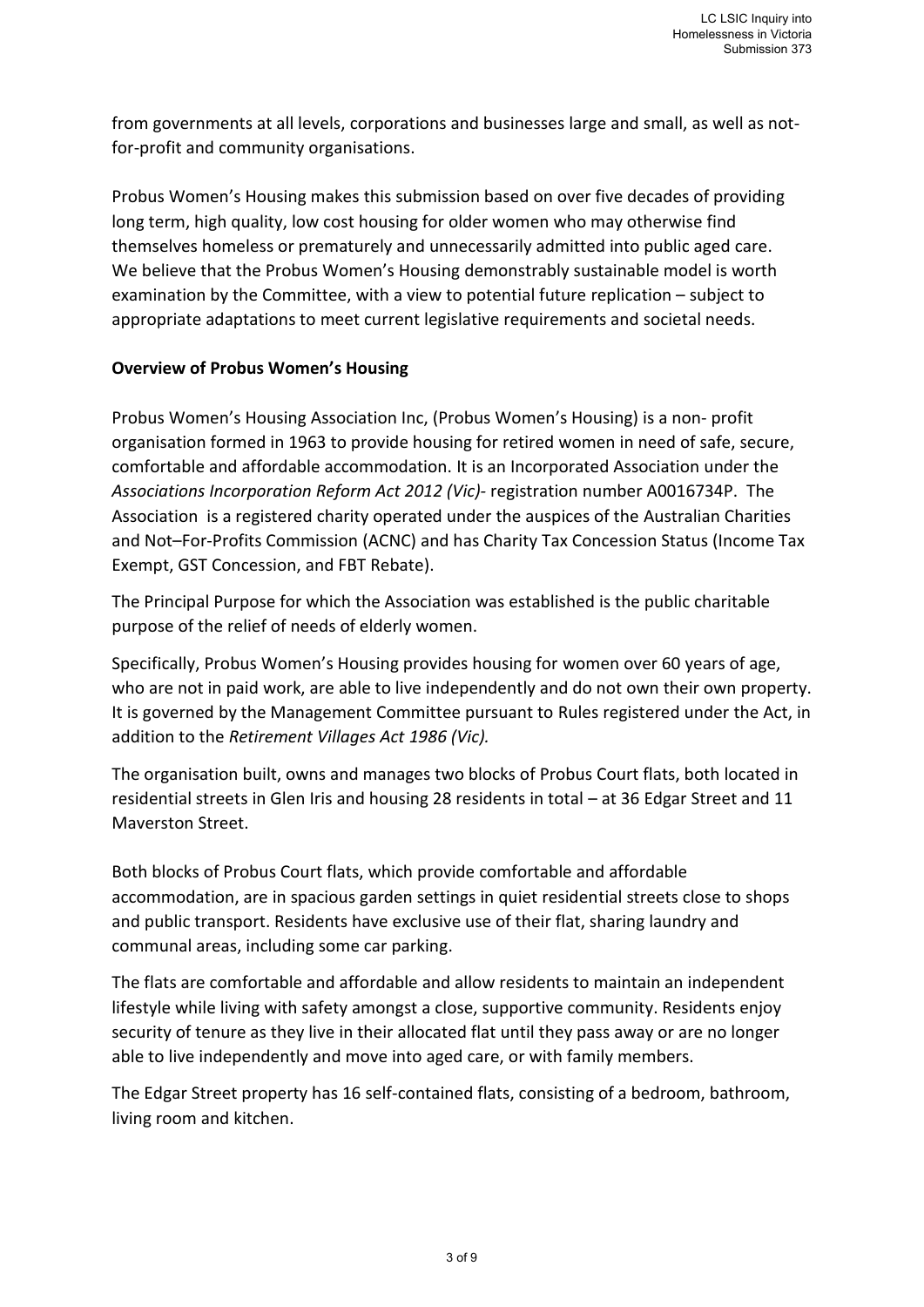At Maverston Street there are 10 self-contained one bedroom flats and 2 flats comprising a bedsitting room, dressing room, kitchen, toilet and shower. A large, bright communal sunroom is available for use by Maverston Street residents.

At both properties each resident may, if she wishes, care for a portion of the garden.

Probus Women's Housing was founded by members of the Business and Professional Women's Association (BPW) of Victoria and continues to be managed by a voluntary Committee of Management, comprised of members of BPW Australia clubs throughout Victoria. (Probus Women's Housing employs a Property Manager one day per week to organise property maintenance and to address resident's concerns.)

*BPW Australia continues to support Probus Women's Housing Incorporated and we are aware that BPW Australia has made a separate submission to the Inquiry. We defer to and support that submission.* 

# **Financials**

Probus Women's Housing accommodation is a low-cost model but does involve up front and ongoing payments by the residents, based on its beginnings as providing accommodation for women who had retired from work with some savings. It is thus different from public housing but we contend that it is suitable and appropriate for a large cohort of older women into the future.

The Probus Women's Housing model asks residents to pay an initial ingoing (entry contribution) of \$20,000 in addition to a fortnightly maintenance fee of \$101.20 (less than public housing rent), which covers property insurance, property and water rates, upkeep and improvements to the properties. The contributions and fees are held in trust and banked in term deposits and the activities of the Association are strongly regulated by its Constitution and the abovementioned legislation.

According to the Memorandum of Agreement the ingoings are used to refurbish the flat and if a resident stays for less than 6 years, a proportion of this ingoing is returned.

Personal expenses such as contents insurance, gas, electricity and telephone are the responsibility of the resident.

The flats are managed by the Probus Committee of Management. All Committee Members are financial members of BPW Australia and give their time voluntarily. The Committee is responsible for general maintenance of the buildings and grounds.

 All work is carried out by qualified tradespeople under the supervision of our Property Manager. Residents are responsible for the daily care of their own flats.

Because residents pay a small ingoing contribution, Probus Women's Housing sits under the *Retirement Villages Act 1986 (Vic),* although it more closely resembles a Community Housing model.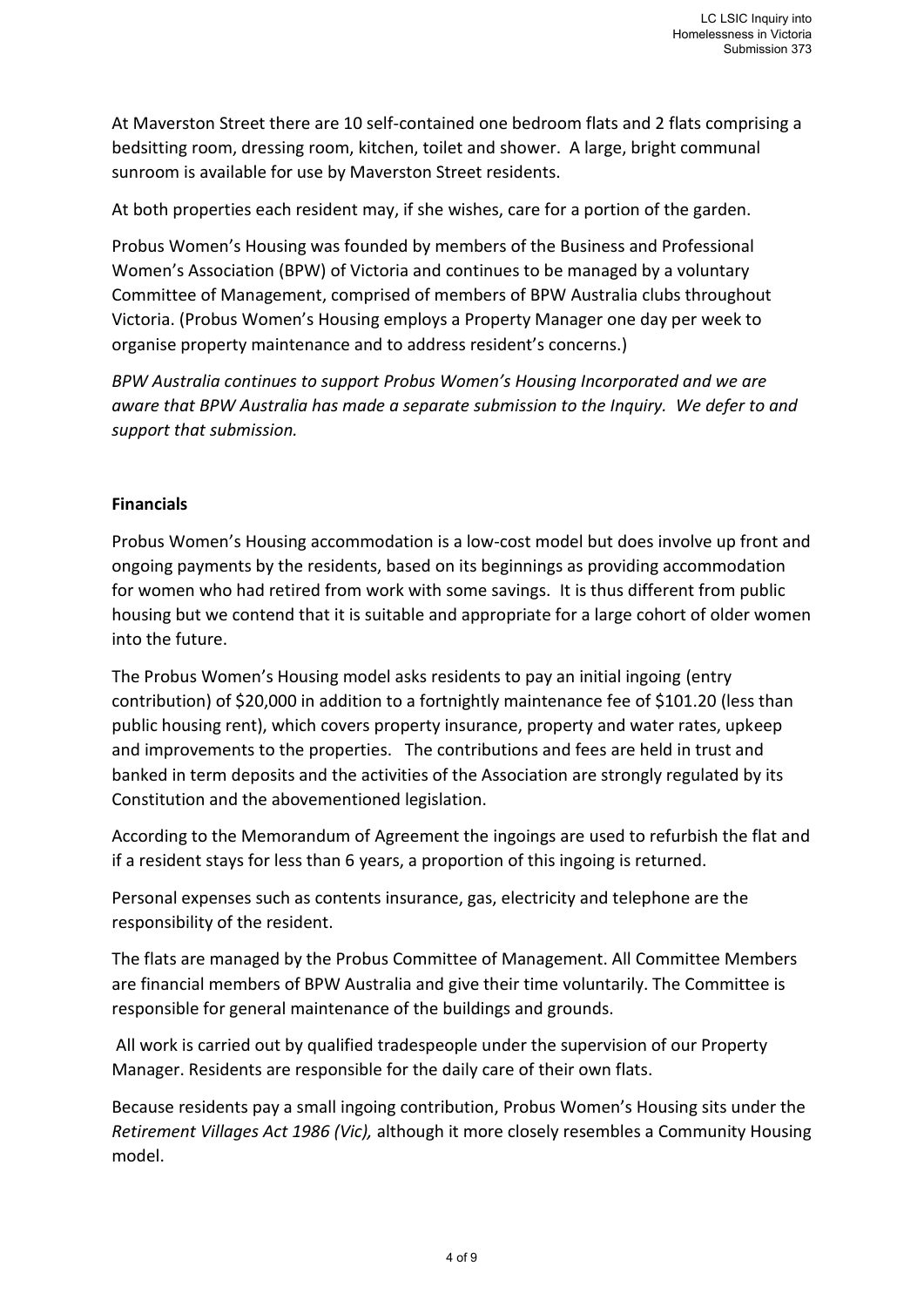# **History**

In the 1950s and 1960s superannuation for women did not exist. Many single working women had to leave their jobs to stay at home and look after aging parents. When the parents died the family property was divided amongst the siblings. Often the women received less than their brothers and certainly not sufficient to buy a house for themselves.

In the early 1960s members of BPW Victorian Clubs recognised that there was a need for safe, secure housing for women over 60 who had retired from active work and commenced the laborious task of fundraising and seeking necessary regulatory and planning approvals, in addition to identifying suitable land upon which to build.

They lobbied BPW Australia and in 1962 gained permission to establish an autonomous body to establish accommodation for the care of elderly women who had retired from active work.

The Probus Women's Housing association held their first committee meeting in January 1963. PROBUS is derived from PROfessional and BUSiness and is the Latin word for Integrity. The title was taken from the Probus Women's Housing Society Limited in Great Britain.

The association was subsequently approved as a charitable organisation under the terms of the then *Commonwealth Aged Persons Act* and was eligible for Commonwealth subsidy towards building costs. This subsidy made it possible to build the Probus flats. Federal and State taxation Department exemptions were obtained regarding gifts and donations, sales tax and stamp duty, probate and estate duties. Apart from the Federal Government Subsidy, additional initial funds were raised through fundraising activities, donations and short-term loans, to raise funds for the deposit on suitable land, located at Edgar Street, Glen Iris.

From over 100 initial inquiries, 16 applicants were approved and each paid a preliminary deposit, which covered the deposit on the land, leaving 12 months to pay the balance. Various committee members offered short term loans. The association commenced its activities in January 1963 without any funds and the building was completed and occupied and fully paid for at the end of 1965.

The total cost of Probus Court at 36 Edgar Street was \$119,483, less the Commonwealth subsidy of \$53,344. This property was officially opened in 1966 by Dame Ivy Wedgwood DBE, Victorian Senator in the Parliament of Australia.

By 1968 so many applicants were on the waiting list for accommodation that suitable land was located and purchased at Maverston Street, Burwood, now Glen Iris. The total cost of Probus Court at 11 Maverston Street was \$108,210 for which a total Commonwealth Government subsidy of \$48,000 was received.

The second property in Maverston Street, Glen Iris was officially opened in February 1970 by Dame Annabelle Rankin DBE, Senator for Queensland in the Australian Parliament and Federal Minister for Housing – the first woman to lead a federal government department.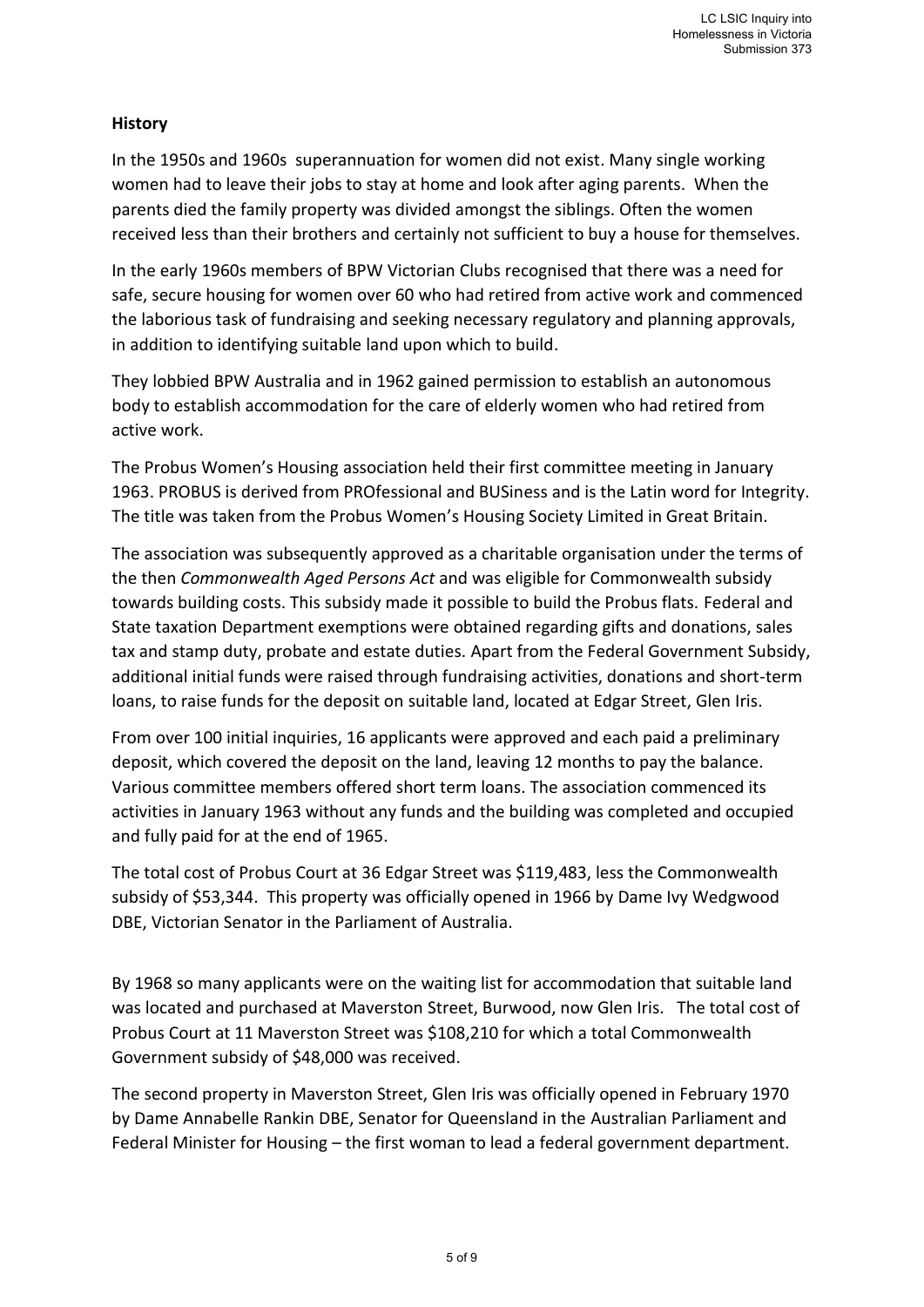The President's report from March 1972 reported that "The Constitution of Probus Women's Housing, registered with the Commonwealth Government, has been formed in such a manner that any other state in Australia may use the same Constitution in forming a Probus Women's Housing Association and be accepted for approval by the Commonwealth's Social Services under the terms of the Aged Persons Homes Act. The need for such accommodation will greatly increase as the years proceed, and this work will gain more and more importance in the work of Business and Professional Women's Clubs as related to their retired members. May the future see the establishment of more projects."

Unfortunately the subsidies that made both Probus Court properties no longer exist. Absent such funding, it is virtually impossible for Probus Women's Housing and BPW Australia to contemplate embarking on a fundraising drive to raise money to build further Probus Court accommodation. Indeed due to the cessation of such subsidies, plans to build a further Probus Court property in Wangaratta were abandoned in the early 1970s.

## **Benefits of the Probus Women's Housing Model**

Probus Women's Housing has successfully housed hundreds of women in need over the past 50 years. Some residents have resided there for several years and others for several decades, until they move into supported accommodation, or nursing home care. The majority of women on the waiting list have been living in private rental accommodation, which has eroded their superannuation and savings. Many have been homeless or couch surfing with family and friends prior to being offered housing at Probus Court. Many applicants report working longer than they had intended or juggling several part time jobs in order to pay private rental. Many applicants report that the stress of constantly moving and the fear of being homeless has taken a huge toll on their physical and emotional health and wellbeing, as well as on their financial security. Once housed at Probus Court residents frequently comment that their quality of life has improved dramatically because the fear of being homeless and penniless is gone.

This model has been instrumental in securing long term housing for elderly women, extending their capacity to live independently – and in many cases, diverting them from the prospect of homelessness. Based on our experience of over 5 decades, the stability of living in secure housing with their own belongings and amongst a community of women of similar ages, promotes a sense of self-determination and safety that enhances residents' quality of life, general health and well-being. In our submission, not only is this an important outcome for individual women, it is a critical intervention that reduces the burden on government health, allied health, welfare and aged care services, in addition to the easing the strain on the private rental market.

The Probus model is one that is tried and tested - the fact that this model has worked for over five decades is a great testament that it works.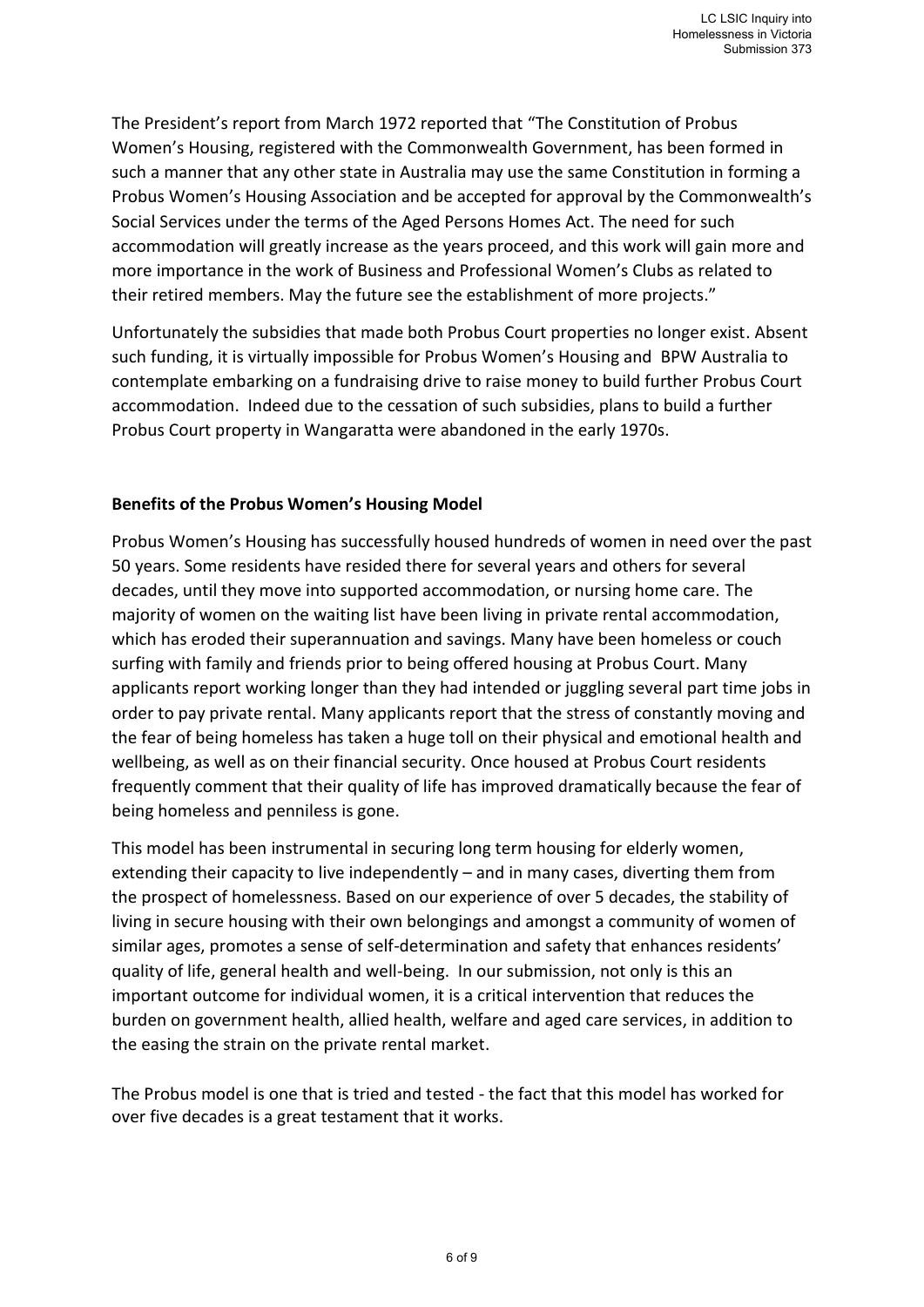Because all the residents pay an ingoing fee of \$20,000 (which covers the complete refurbishment of the unit) means they are state of the art.

The residents have secured tenure for life and because some of their own money has been invested they feel a real sense of ownership and take great pride in their unit.

We have gardeners who maintain the gardens on a regular basis – however, the residents are given a place near their unit where they can plant out and care for if they choose. The installation of chairlifts has enabled ladies who have difficulty walking up stairs to remain in their units.

The low weekly maintenance fees which the women pay is deducted by Centre pay from their pensions which means the ladies do not have to physically pay this money themselves.

The fact that we have liaison offices at each Block of units to check that everything in the residents units is working and they are very happy is also an important link . The Probus Manager visits one day a week at both properties. Residents know they have a person they can confide in and know that if there are any issues they will be very quickly resolved.

## **Perspectives from the Residents**

The 50<sup>th</sup> anniversary celebration of the Probus Court flats at Maverston Street, Glen Iris was held on Saturday 14<sup>th</sup> of March. Two of the residents who have been liaison officers in each of our properties were invited to address the audience and to speak on behalf of the other residents. Both spoke in glowing terms of their association with Probus Women's Housing.

The speaker from our Edgar Street property is 85 years old. She has lived at Probus Court now for 18 years, and recounted that she has lived longer at Probus Court than anywhere else. She spoke of how fortunate she is to have safe, secure, affordable housing, to now be able to live comfortably and to know that any concerns regarding maintenance on the property are addressed quickly and to a high standard. She spoke of gaining a community of caring neighbours who look out for one another and spoke of her gratitude to current and past Probus Committee members for their dedication and commitment to the care and well being of all of the residents.

The Maverston Street representative spoke also about her good fortune in finding out about Probus and obtaining stable housing there. She spoke of her previous anxiety in private rental, the insecurity of such housing, the need to juggle 2 part time jobs to afford to rent privately and the fear of not being able to afford to live. She also spoke of an improved quality of health and wellbeing, and active participation in a supportive community of peers.

Another speaker, whose mother had been a Probus Court resident for 23 years, until reluctantly moving into nursing home care at age 93, spoke of a mother who when widowed, was unable to sustain the family business, was subsequently forced to sell the business and family home. She was unable to afford to rent privately on a meagre pension, and in her 70s was couch surfing with family and friends for 18 months before obtaining a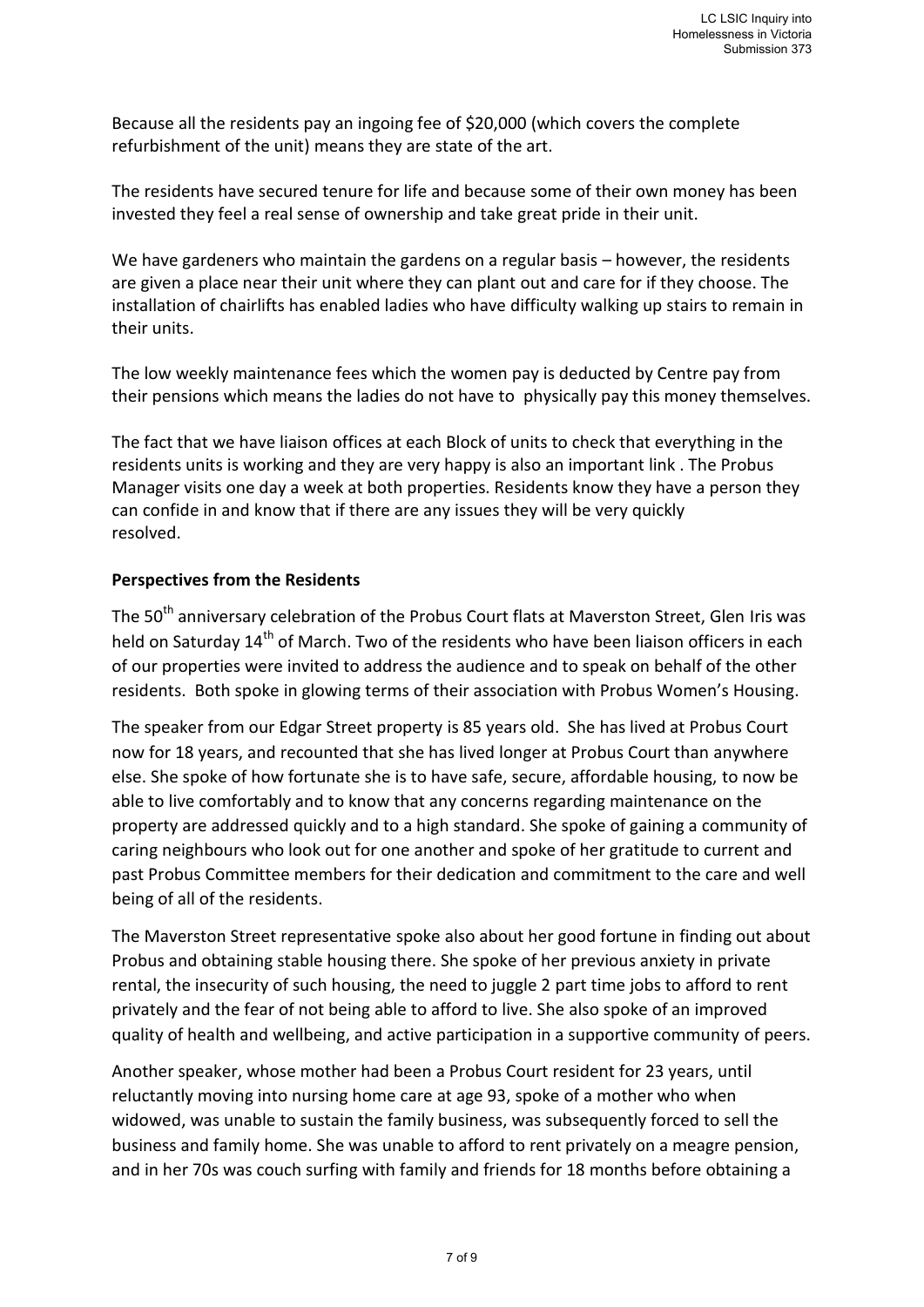flat at Probus Court. Over the following two decades she maintained good health and a zest for life and was dearly loved and appreciated as a valuable neighbour and Probus community member.

#### **Recommendations:**

Probus Women's Housing takes the view that the current crisis in housing can only be addressed through multifaceted cooperation and partnerships between community organisations, large and small businesses and all levels of government. Where a successful model exists, it should be examined as a potential template for future initiatives.

We commend Probus Women's Housing as such a model, worthy of consideration and potential replication, with necessary adaptions and revisions to meet the needs of today. It was formed with a combination of government funding and philanthropy and is maintained through the affordable ongoing contributions of residents. This model is tried and tested, affordable to maintain and sustainable. It provides security and stability and enhances the health and well-being of older Australian women and is instrumental in building social capital.

We believe that the Probus Women's Housing model demonstrates the long term benefits of up-front capital investment (by government, the private sector or philanthropy or partnerships between these sectors) in building community housing for vulnerable older women, along with the creation of a sustainable framework for governance and property maintenance of such housing over the long term. Such benefits include the diversion of older women from potential homelessness or early and unnecessary entry into aged care residences which has obvious benefits for the physical and mental health and wellbeing of the women so housed – but also in turn, a reduction in demand for public health, welfare and aged care services.

Based on our experience over five decades and the gaps in affordable housing for older women offering security of tenure, Probus Women's Housing urges the Committee to consider:

- 1. Future government programs that fund or partially fund the building of community housing for women over 55 who are homeless or at risk of homelessness, in partnership with relevant not-for profit organisations with demonstrated experience and expertise;
- 2. Consider incentives for private sector organisations to fund or contribute pro bono support to building of community housing for women over 55 who are homeless or at risk of homelessness, in partnership with relevant not-for profit organisations with demonstrated experience and expertise; and
- 3. Explore a range of models for development of long term, high-quality, affordable community housing specifically for women over 55 who are homeless or at risk of homelessness, in consultation with relevant not-for profit organisations with demonstrated experience and expertise.